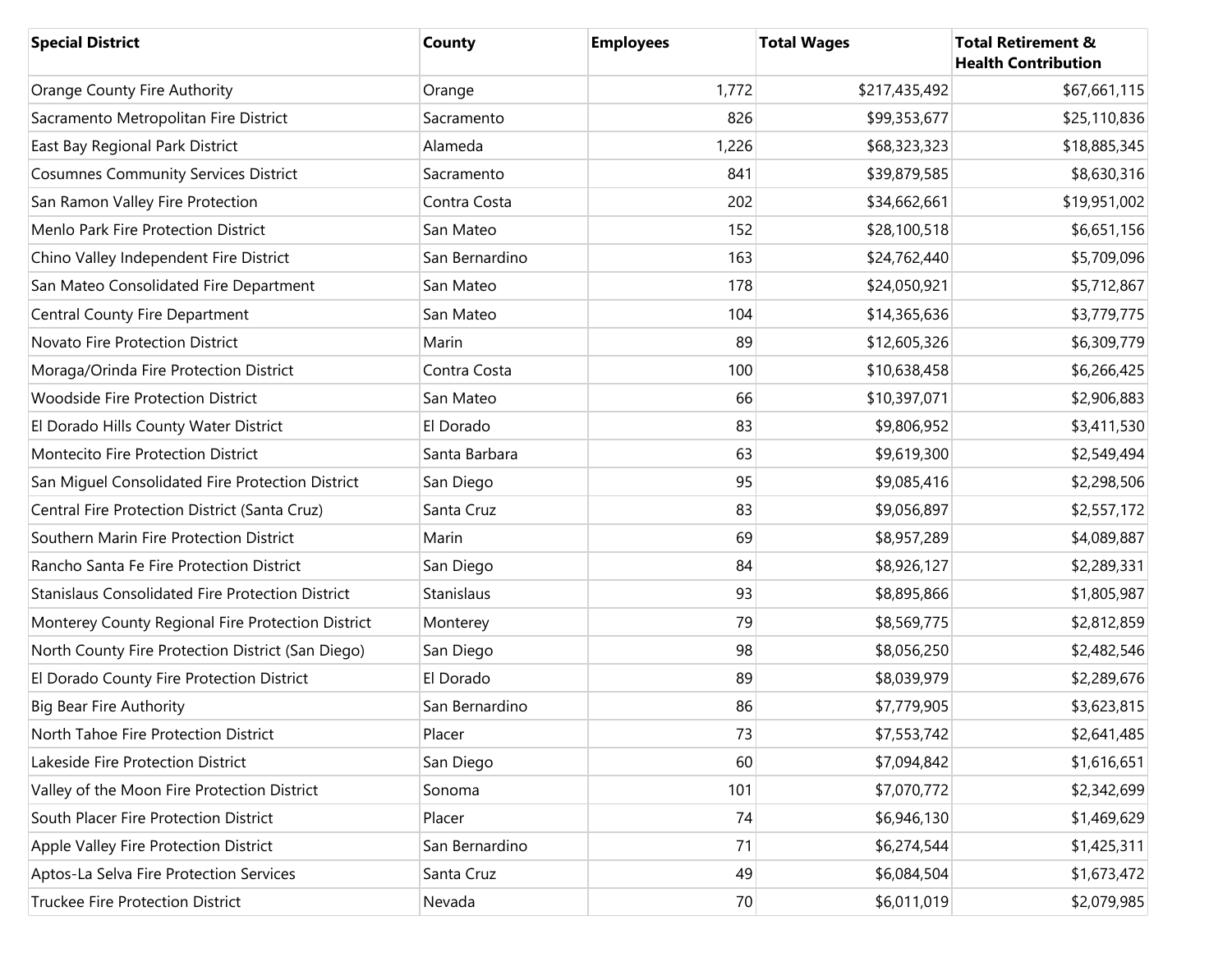| Carpinteria - Summerland Fire Protection District  | Santa Barbara   | 46  | \$5,097,091 | \$2,381,987 |
|----------------------------------------------------|-----------------|-----|-------------|-------------|
| Humboldt Bay Fire                                  | Humboldt        | 62  | \$5,075,818 | \$1,427,073 |
| Ross Valley Fire Department                        | Marin           | 45  | \$4,923,280 | \$1,404,717 |
| East Contra Costa Fire Protection District         | Contra Costa    | 54  | \$4,805,761 | \$5,074,670 |
| Northstar Community Services District              | Placer          | 59  | \$4,707,823 | \$1,881,641 |
| <b>Consolidated Fire Agencies</b>                  | San Bernardino  | 83  | \$4,475,293 | \$1,605,321 |
| Lathrop-Manteca Fire Protection District           | San Joaquin     | 53  | \$4,458,686 | \$3,386,509 |
| <b>Scotts Valley Fire Protection District</b>      | Santa Cruz      | 50  | \$4,135,800 | \$1,213,586 |
| <b>Tiburon Fire Protection District</b>            | Marin           | 42  | \$3,875,254 | \$1,569,106 |
| Lake Valley Fire Protection District               | El Dorado       | 36  | \$3,807,403 | \$652,982   |
| Olympic Valley Public Service District             | Placer          | 41  | \$3,455,477 | \$823,230   |
| North County Fire Protection District (Monterey)   | Monterey        | 58  | \$3,344,513 | \$951,837   |
| Nevada County Consolidated Fire District           | Nevada          | 59  | \$3,275,444 | \$1,195,696 |
| <b>Rubidoux Community Services District</b>        | Riverside       | 34  | \$3,201,736 | \$673,528   |
| Rodeo-Hercules Fire Protection District            | Contra Costa    | 29  | \$3,179,988 | \$928,807   |
| Five Cities Fire Authority                         | San Luis Obispo | 33  | \$3,066,854 | \$769,300   |
| Rancho Adobe Fire Protection District              | Sonoma          | 58  | \$2,880,332 | \$645,182   |
| <b>Cambria Community Services District</b>         | San Luis Obispo | 56  | \$2,863,779 | \$777,236   |
| <b>Big Bear City Community Services District</b>   | San Bernardino  | 46  | \$2,690,610 | \$1,001,619 |
| Running Springs Water District                     | San Bernardino  | 60  | \$2,634,326 | \$617,421   |
| Marinwood Community Services District              | Marin           | 283 | \$2,581,285 | \$498,618   |
| Mountain House Community Services District         | San Joaquin     | 57  | \$2,575,996 | \$1,310,298 |
| Diamond Springs/El Dorado Fire Protection District | El Dorado       | 33  | \$2,555,848 | \$777,132   |
| North Central Fire Protection District             | Fresno          | 56  | \$2,509,258 | \$594,282   |
| Kentfield Fire Protection District                 | Marin           | 25  | \$2,338,442 | \$886,424   |
| <b>Ebbetts Pass Fire Protection District</b>       | Calaveras       | 46  | \$2,257,496 | \$878,184   |
| Olivehurst Public Utility District                 | Yuba            | 59  | \$2,188,914 | \$653,169   |
| Woodbridge Fire Protection District                | San Joaquin     | 39  | \$2,075,831 | \$610,688   |
| Valley Center Fire Protection District             | San Diego       | 67  | \$2,065,161 | \$0         |
| Arcata Fire Protection District                    | Humboldt        | 36  | \$2,004,611 | \$1,004,608 |
| Alpine Fire Protection District                    | San Diego       | 24  | \$2,002,235 | \$869,128   |
| French Camp-McKinley Fire Protection District      | San Joaquin     | 46  | \$1,864,368 | \$147,770   |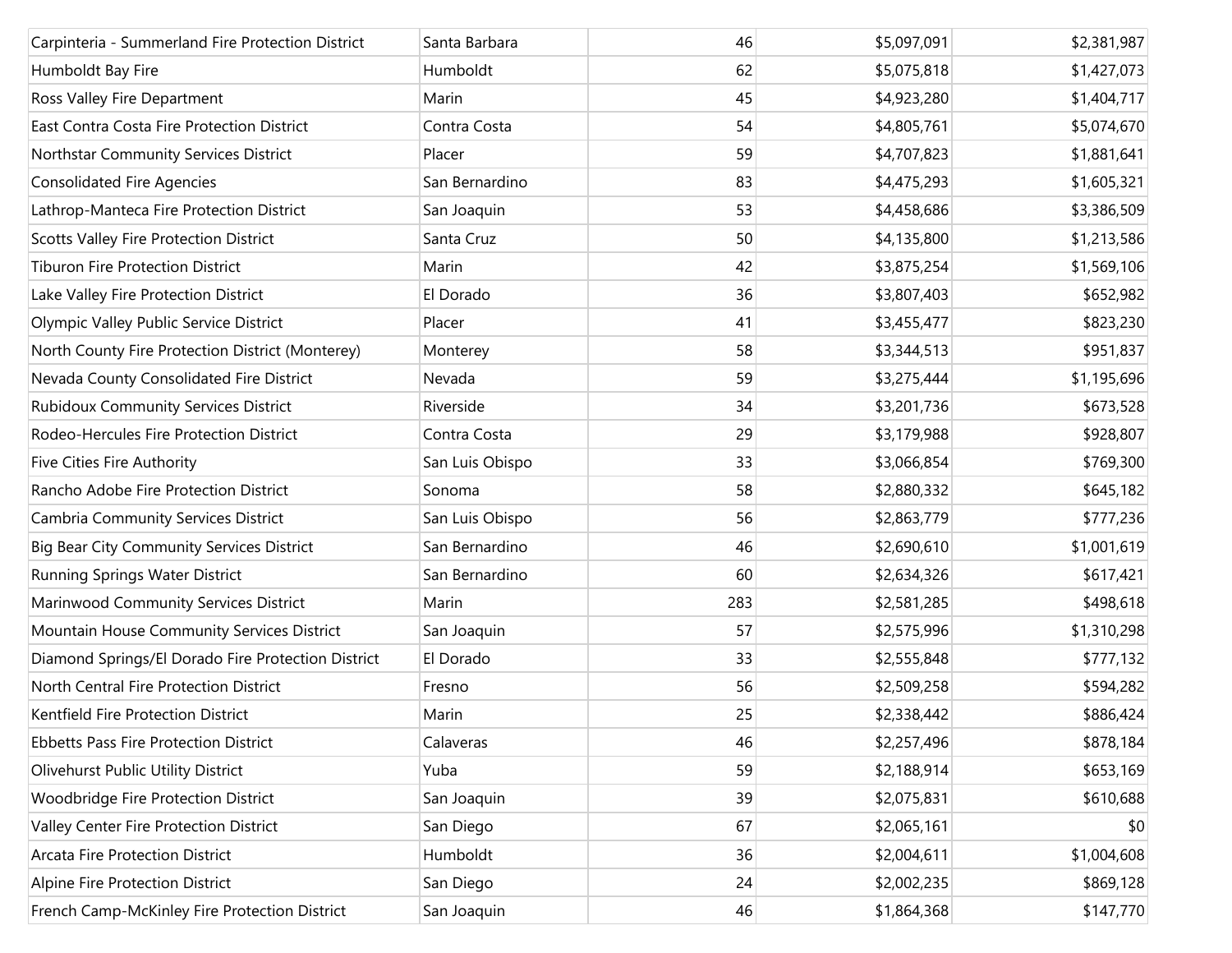| Ripon Consolidated Fire Protection District     | San Joaquin     | 27  | \$1,849,577 | \$536,462   |
|-------------------------------------------------|-----------------|-----|-------------|-------------|
| Lake County Fire Protection District            | Lake            | 48  | \$1,828,737 | \$842,697   |
| Rincon Del Diablo Municipal Water District      | San Diego       | 30  | \$1,809,872 | \$495,012   |
| Garden Valley Fire Protection District          | El Dorado       | 55  | \$1,797,589 | \$239,276   |
| Pebble Beach Community Services District        | Monterey        | 21  | \$1,682,999 | \$632,720   |
| Gold Ridge Fire Protection District             | Sonoma          | 82  | \$1,646,578 | \$459,164   |
| <b>Templeton Community Services District</b>    | San Luis Obispo | 135 | \$1,636,178 | \$356,584   |
| Bonita-Sunnyside Fire Protection District       | San Diego       | 19  | \$1,600,318 | \$420,146   |
| Kelseyville Fire Protection District            | Lake            | 42  | \$1,581,252 | \$434,497   |
| Rincon Valley Fire Protection District          | Sonoma          | 29  | \$1,565,156 | \$300,052   |
| Linda Fire Protection District                  | Yuba            | 50  | \$1,559,630 | \$687,257   |
| Waterloo-Morada Fire Protection District        | San Joaquin     | 28  | \$1,484,816 | \$1,011,477 |
| Sonoma County Fire District                     | Sonoma          | 55  | \$1,462,780 | \$364,441   |
| Bodega Bay Fire Protection District             | Sonoma          | 34  | \$1,422,181 | \$441,782   |
| <b>Placer Hills Fire Protection District</b>    | Placer          | 34  | \$1,405,045 | \$308,294   |
| Russian River Fire Protection District          | Sonoma          | 25  | \$1,387,429 | \$402,999   |
| Linden-Peters Fire Protection District          | San Joaquin     | 29  | \$1,351,217 | \$412,867   |
| Northshore Fire Protection District             | Lake            | 37  | \$1,319,098 | \$431,851   |
| Kirkwood Meadows Public Utilities District      | Alpine          | 38  | \$1,313,108 | \$617,780   |
| Twain Harte Community Services District         | Tuolumne        | 43  | \$1,311,833 | \$375,520   |
| Penn Valley Fire Protection District            | Nevada          | 28  | \$1,291,269 | \$342,686   |
| Idyllwild Fire Protection District              | Riverside       | 37  | \$1,189,964 | \$229,948   |
| Mammoth Lakes Fire Protection District          | Mono            | 65  | \$1,151,201 | \$360,955   |
| Yuima Municipal Water District                  | San Diego       | 19  | \$1,121,055 | \$353,532   |
| Peninsula Fire Protection District              | Plumas          | 30  | \$1,118,775 | \$299,607   |
| Borrego Springs Fire Protection District        | San Diego       | 23  | \$1,097,398 | \$251,966   |
| Resort Improvement District No. 1               | Humboldt        | 24  | \$1,061,820 | \$267,784   |
| <b>Groveland Community Services District</b>    | Tuolumne        | 26  | \$1,042,974 | \$355,259   |
| <b>Cameron Park Community Services District</b> | El Dorado       | 109 | \$1,037,633 | \$205,302   |
| Lake Shastina Community Services District       | Siskiyou        | 43  | \$1,035,043 | \$236,486   |
| Murphys Fire Protection District                | Calaveras       | 59  | \$1,018,558 | \$15,359    |
| <b>Salton Community Services District</b>       | Imperial        | 31  | \$1,009,957 | \$212,769   |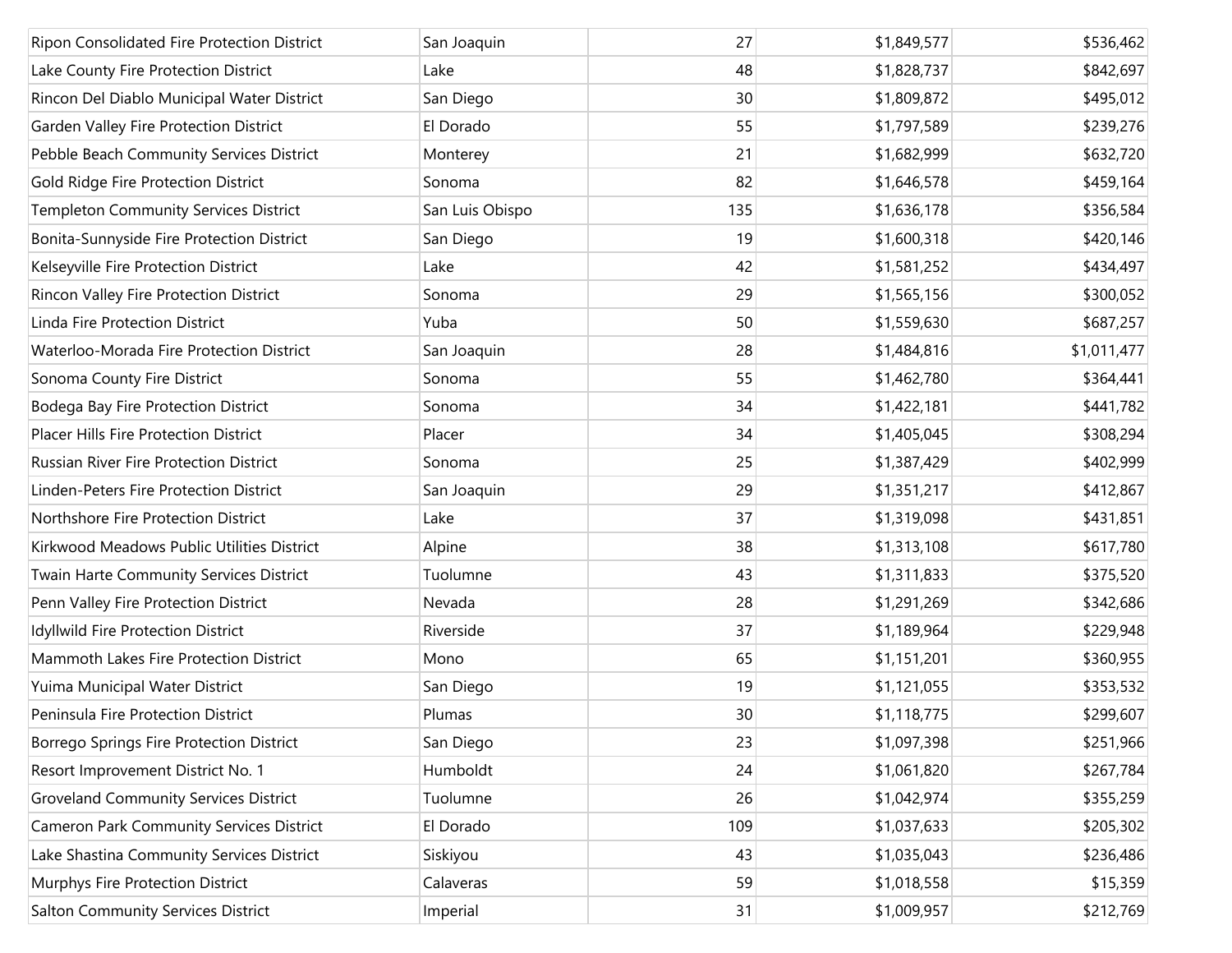| Georgetown Fire Protection District                  | El Dorado       | 43 | \$969,160 | \$259,159 |
|------------------------------------------------------|-----------------|----|-----------|-----------|
| Forestville Fire Protection District                 | Sonoma          | 38 | \$960,289 | \$188,342 |
| Brooktrails Township Community Services District     | Mendocino       | 18 | \$938,625 | \$359,275 |
| Lakeport Fire Protection District                    | Lake            | 30 | \$853,883 | \$366,648 |
| Los Osos Community Services District                 | San Luis Obispo | 48 | \$850,059 | \$136,997 |
| Northern Sonoma County Fire Protection District      | Sonoma          | 40 | \$842,204 | \$80,022  |
| Foresthill Fire Protection District                  | Placer          | 29 | \$824,761 | \$105,600 |
| Copperopolis Fire Protection District                | Calaveras       | 45 | \$816,726 | \$148,676 |
| Cloverdale Fire Protection District                  | Sonoma          | 41 | \$809,139 | \$146,476 |
| Colma Fire Protection District                       | San Mateo       | 59 | \$794,845 | \$137,806 |
| Salida Fire Protection District                      | Stanislaus      | 15 | \$775,383 | \$219,250 |
| Higgins Area Fire Protection District                | Nevada          | 37 | \$739,171 | \$210,716 |
| Shasta Lake Fire Protection District                 | Shasta          | 32 | \$719,808 | \$315,190 |
| Oceano Community Services District                   | San Luis Obispo | 15 | \$711,017 | \$178,642 |
| Schell-Vista Fire Protection District                | Sonoma          | 51 | \$701,780 | \$113,474 |
| Mokelumne Rural Fire Protection District             | San Joaquin     | 34 | \$694,663 | \$147,274 |
| <b>Escalon Consolidated Fire Protection District</b> | San Joaquin     | 33 | \$690,952 | \$196,798 |
| <b>Rescue Fire Protection District</b>               | El Dorado       | 14 | \$688,295 | \$313,369 |
| Anderson Fire Protection District                    | Shasta          | 39 | \$667,860 | \$137,493 |
| Montezuma Fire Protection District (San Joaquin)     | San Joaquin     | 25 | \$608,119 | \$233,892 |
| Pioneer Fire Protection District                     | El Dorado       | 45 | \$602,518 | \$118,800 |
| California Pines Community Services District         | Modoc           | 24 | \$577,607 | \$57,469  |
| Penryn Fire Protection District                      | Placer          | 15 | \$567,571 | \$22,377  |
| Vacaville Fire Protection District                   | Solano          | 22 | \$547,542 | \$186,164 |
| San Miguel Community Services District               | San Luis Obispo | 31 | \$545,458 | \$79,583  |
| Wilton Fire Protection District                      | Sacramento      | 96 | \$526,599 | \$24,155  |
| Calaveras Consolidated Fire Protection District      | Calaveras       | 50 | \$524,414 | \$61,801  |
| Redwood Valley - Calpella Fire District              | Mendocino       | 29 | \$511,678 | \$31,778  |
| Liberty Fire Protection District                     | San Joaquin     | 23 | \$497,080 | \$151,509 |
| Morongo Valley Community Services District           | San Bernardino  | 26 | \$486,221 | \$24,334  |
| Inverness Public Utility District                    | Marin           | 18 | \$460,848 | \$105,001 |
| Antelope Fire Protection District                    | Mono            | 38 | \$445,961 | \$0       |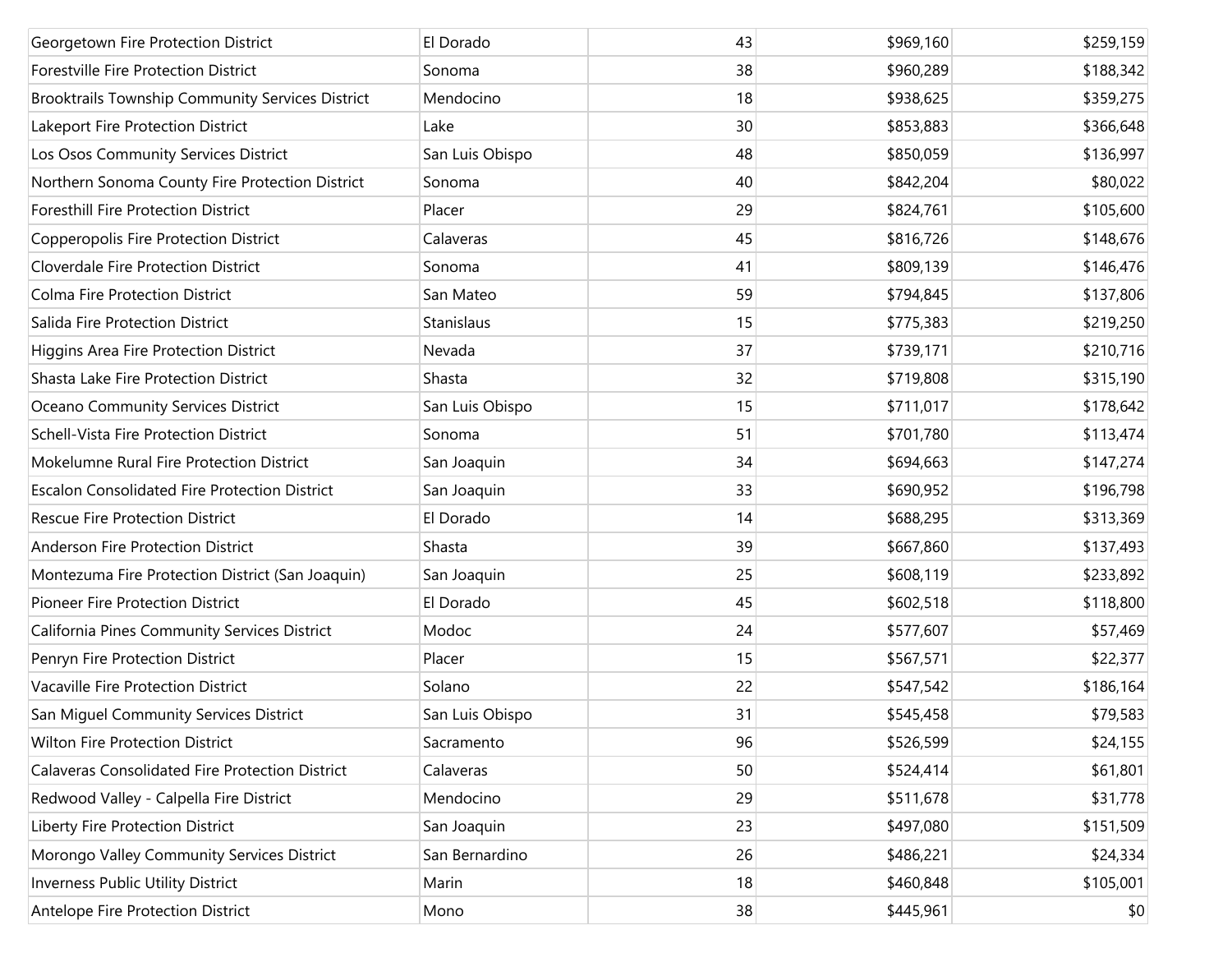| Ophir Hill Fire Protection District                                       | Nevada         | 30 | \$439,697 | \$125,396 |
|---------------------------------------------------------------------------|----------------|----|-----------|-----------|
| Mi-Wuk-Sugar Pine Fire Protection District of Tuolumne Tuolumne<br>County |                | 26 | \$438,764 | \$0       |
| Arrowbear Park County Water District                                      | San Bernardino | 34 | \$437,215 | \$117,780 |
| Kenwood Fire Protection District                                          | Sonoma         | 31 | \$435,898 | \$170,035 |
| <b>Clements Fire Protection District</b>                                  | San Joaquin    | 32 | \$435,244 | \$0       |
| Fallen Leaf Lake Community Services District                              | El Dorado      | 21 | \$430,671 | \$9,750   |
| McCloud Community Services District                                       | Siskiyou       | 35 | \$429,599 | \$114,926 |
| West Point Fire Protection District                                       | Calaveras      | 26 | \$423,806 | \$9,219   |
| Newcastle Fire Protection District                                        | Placer         | 13 | \$419,785 | \$28,079  |
| Williams Fire Protection Authority                                        | Colusa         | 27 | \$418,671 | \$129,894 |
| Mountain Gate Community Services District                                 | Shasta         | 30 | \$410,754 | \$96,199  |
| Altaville-Melones Fire Protection District                                | Calaveras      | 38 | \$406,743 | \$0       |
| Rough and Ready Fire Protection District                                  | Nevada         | 24 | \$392,171 | \$0       |
| <b>Burney Fire Protection District</b>                                    | Shasta         | 33 | \$382,908 | \$77,942  |
| <b>Boulder Creek Fire Protection District</b>                             | Santa Cruz     | 49 | \$375,280 | \$32,652  |
| Little Lake Fire Protection District                                      | Mendocino      | 18 | \$368,864 | \$93,484  |
| <b>Westwood Community Services District</b>                               | Lassen         | 12 | \$359,821 | \$71,902  |
| Zayante Fire Protection District                                          | Santa Cruz     | 27 | \$358,439 | \$0       |
| Fresno County Fire Protection District                                    | Fresno         | 31 | \$358,166 | \$56,990  |
| <b>Shasta Community Services District</b>                                 | Shasta         | 16 | \$354,774 | \$105,918 |
| Herlong Public Utility District                                           | Lassen         | 11 | \$347,669 | \$135,197 |
| <b>Branciforte Fire Protection District</b>                               | Santa Cruz     | 26 | \$343,156 | \$100,525 |
| Meridian Fire Protection                                                  | Sutter         | 12 | \$326,702 | \$31,570  |
| <b>Sutter Creek Fire Protection District</b>                              | Amador         | 21 | \$326,598 | \$44,728  |
| Central Calaveras Fire and Rescue Protection District                     | Calaveras      | 39 | \$320,515 | \$40,928  |
| El Medio Fire Protection District                                         | <b>Butte</b>   | 20 | \$319,073 | \$18,000  |
| Ruth Lake Community Services District                                     | Trinity        | 39 | \$310,678 | \$0       |
| Indian Valley Community Services District                                 | Plumas         | 13 | \$308,495 | \$34,000  |
| Tuolumne Fire Protection District                                         | Tuolumne       | 22 | \$303,043 | \$36,071  |
| Cordelia Fire Protection District                                         | Solano         | 13 | \$289,401 | \$71,284  |
| Montezuma Fire Protection District (Solano)                               | Solano         | 11 | \$287,723 | \$18,890  |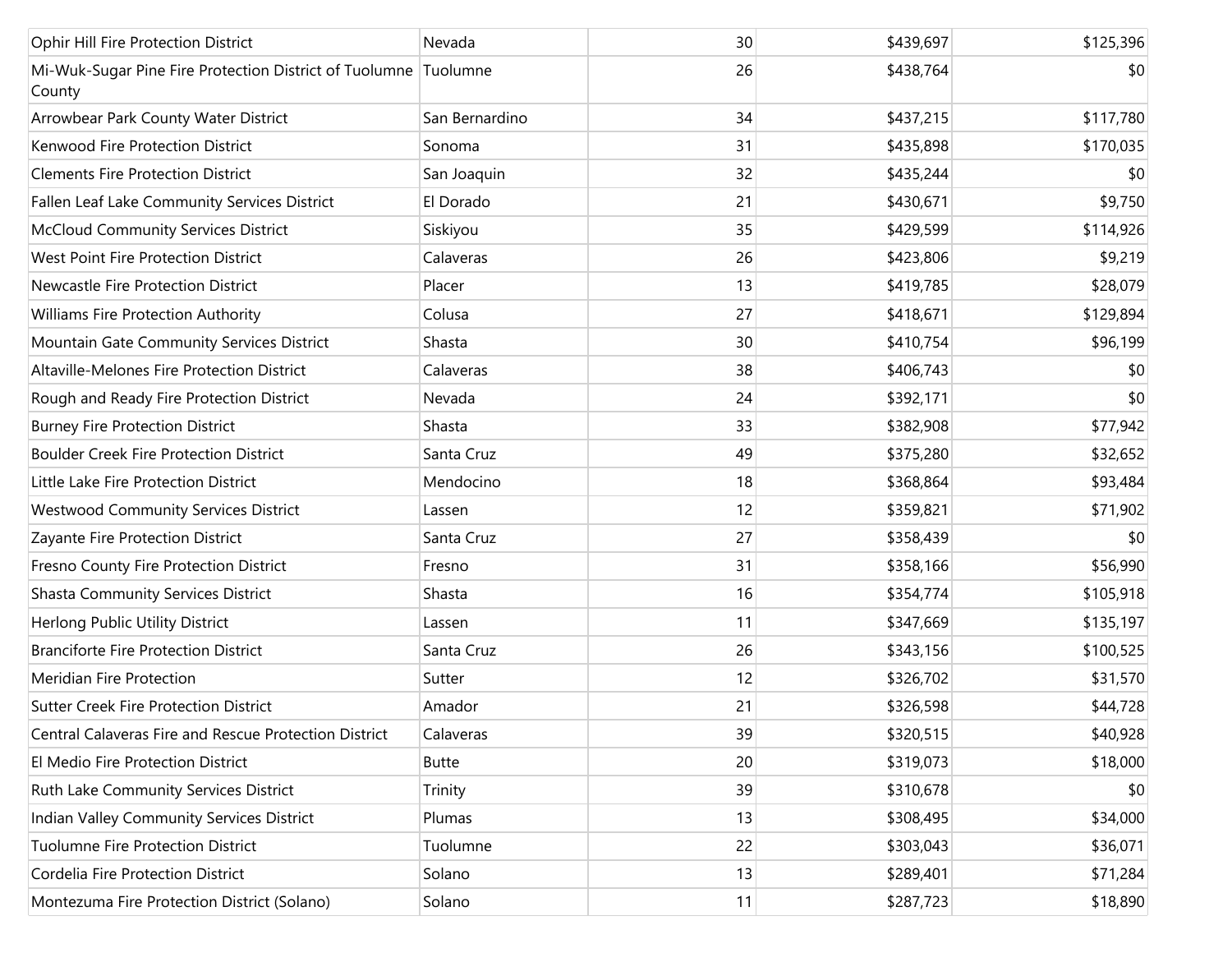| Fortuna Fire Protection District                 | Humboldt       | 49             | \$287,465 | \$0       |
|--------------------------------------------------|----------------|----------------|-----------|-----------|
| Alpine Springs County Water District             | Placer         | 12             | \$287,460 | \$70,447  |
| <b>Bolinas Fire Protection District</b>          | Marin          | 12             | \$287,150 | \$20,992  |
| Anderson Valley Community Services District      | Mendocino      | 23             | \$284,032 | \$24,052  |
| Arbuckle-College City Fire Protection District   | Colusa         | 12             | \$280,371 | \$96,561  |
| Ben Lomond Fire Protection District              | Santa Cruz     | 41             | \$278,948 | \$18,536  |
| Hopland Fire Protection District                 | Mendocino      | 17             | \$278,427 | \$14,444  |
| San Andreas Fire Protection District             | Calaveras      | 26             | \$278,133 | \$0       |
| Mosquito Fire Protection District                | El Dorado      | 25             | \$277,699 | \$13,896  |
| Felton Fire Protection District                  | Santa Cruz     | 36             | \$275,079 | \$74,278  |
| Peardale-Chicago Park Fire Protection District   | Nevada         | 23             | \$273,976 | \$44,140  |
| <b>Cottonwood Fire Protection District</b>       | Shasta         | 22             | \$270,493 | \$53,187  |
| <b>Stinson Beach Fire Protection District</b>    | Marin          | 24             | \$268,095 | \$19,358  |
| Fort Bragg Fire Protection Authority             | Mendocino      | 12             | \$267,556 | \$117,509 |
| Long Valley Fire Protection District (Mendocino) | Mendocino      | 29             | \$266,072 | \$19,800  |
| Orange Cove Fire Protection District             | Fresno         | 37             | \$261,149 | \$35,627  |
| <b>Woodlake Fire Protection District</b>         | Tulare         | 19             | \$256,081 | \$75,040  |
| Gold Mountain Community Services District        | Plumas         | 12             | \$249,785 | \$0       |
| Jackson Valley Fire Protection District          | Amador         | 24             | \$236,035 | \$12,964  |
| Maxwell Fire Protection District                 | Colusa         | 20             | \$234,421 | \$30,288  |
| Sacramento River Fire District                   | Colusa         | 25             | \$228,257 | \$14,713  |
| Happy Valley Fire Protection District            | Shasta         | 34             | \$222,652 | \$87,734  |
| Plumas Eureka Community Services District        | Plumas         | 11             | \$213,849 | \$61,272  |
| Gerber-Las Flores Community Services District    | Tehama         | 9              | \$213,491 | \$36,000  |
| Willow Oak Fire Protection District              | Yolo           | 11             | \$212,940 | \$19,138  |
| <b>Bennett Valley Fire Protection</b>            | Sonoma         | 22             | \$205,423 | \$54,205  |
| Keyes Fire Protection District                   | Stanislaus     | 30             | \$201,261 | \$0       |
| Riverdale Public Utility District                | Fresno         | 9              | \$200,928 | \$52,015  |
| <b>Baker Community Services District</b>         | San Bernardino | 15             | \$194,554 | \$103,091 |
| West Plainfield Fire Protection District         | Yolo           | 32             | \$189,729 | \$0       |
| Laton Community Services District                | Fresno         | 12             | \$186,535 | \$30,744  |
| Thornton Fire Protection District                | San Joaquin    | $\overline{7}$ | \$179,525 | \$0       |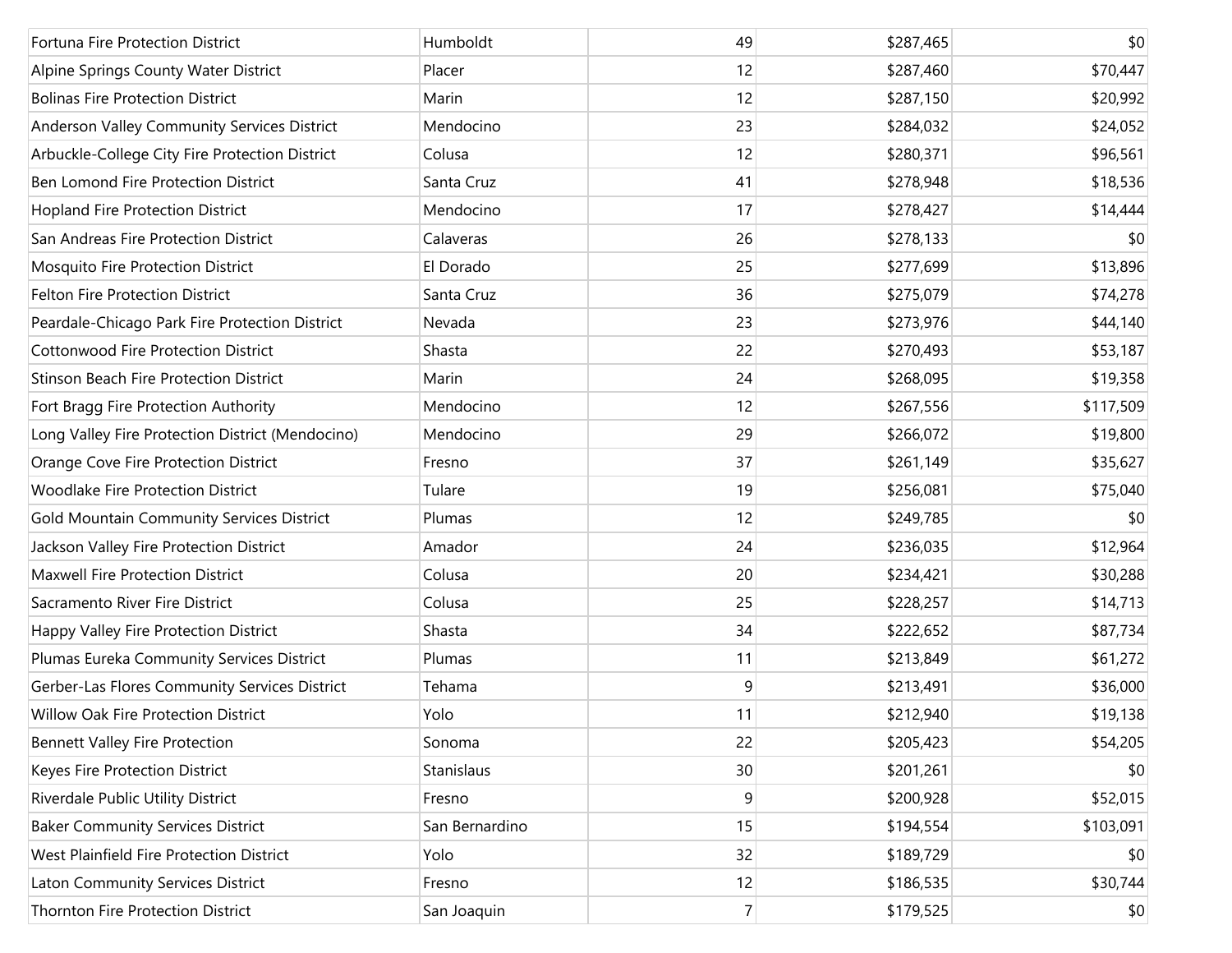| Hamilton City Fire Protection District        | Glenn        | 18 | \$171,440 | \$0      |
|-----------------------------------------------|--------------|----|-----------|----------|
| <b>Turlock Fire Protection District</b>       | Stanislaus   | 25 | \$171,109 | \$0      |
| Castella Fire Protection District             | Shasta       | 23 | \$164,621 | \$0      |
| <b>Herald Fire Protection District</b>        | Sacramento   | 36 | \$162,619 | \$0      |
| Quincy Fire Protection District               | Plumas       | 6  | \$159,858 | \$6,930  |
| <b>Beckwourth Fire Protection District</b>    | Plumas       | 12 | \$159,281 | \$0      |
| Hughson Fire Protection District              | Stanislaus   | 6  | \$154,967 | \$69,855 |
| South Coast Fire Protection District          | Mendocino    | 18 | \$150,956 | \$0      |
| Weaverville Fire Protection District          | Trinity      | 25 | \$146,822 | \$22,660 |
| Monte Rio Fire Protection District            | Sonoma       | 29 | \$143,960 | \$0      |
| <b>Blue Lake Fire Protection District</b>     | Humboldt     | 24 | \$143,678 | \$28,406 |
| <b>Graton Fire Protection District</b>        | Sonoma       | 48 | \$142,538 | \$0      |
| Columbia Fire Protection District             | Tuolumne     | 22 | \$141,199 | \$0      |
| Los Altos Hills County Fire District          | Santa Clara  | 10 | \$137,140 | \$0      |
| Miranda Community Services District           | Humboldt     | 15 | \$136,620 | \$0      |
| <b>Big Pine Fire Protection District</b>      | Inyo         | 49 | \$129,412 | \$0      |
| White Mountain Fire Protection                | Mono         | 15 | \$126,205 | \$0      |
| Saratoga Fire Protection District             | Santa Clara  | 4  | \$123,538 | \$6,912  |
| West Almanor Community Services District      | Plumas       | 13 | \$122,491 | \$23,080 |
| <b>Suisun Fire Protection District</b>        | Solano       | 8  | \$120,255 | \$50,598 |
| Meeks Bay Fire Protection District            | El Dorado    | 9  | \$118,990 | \$22,468 |
| Muir Beach Community Services District        | Marin        | 13 | \$118,071 | \$9,242  |
| Kensington Fire Protection District           | Contra Costa | 6  | \$114,102 | \$0      |
| Smith River Fire Protection District          | Del Norte    | 23 | \$112,810 | \$0      |
| June Lake Fire Protection District            | Mono         | 11 | \$110,405 | \$0      |
| South Lake County Fire Protection District    | Lake         | 22 | \$108,399 | \$2,400  |
| Eastern Plumas Rural Fire Protection District | Plumas       | 11 | \$105,365 | \$0      |
| Lone Pine Fire Protection District            | Inyo         | 49 | \$100,367 | \$0      |
| Lewiston Community Services District          | Trinity      | 13 | \$95,035  | \$0      |
| Long Valley Fire Protection District (Mono)   | Mono         | 48 | \$94,162  | \$0      |
| Walnut Grove Fire Protection District         | Sacramento   | 29 | \$92,167  | \$0      |
| Burbank-Paradise Fire Protection District     | Stanislaus   | 36 | \$83,899  | \$0      |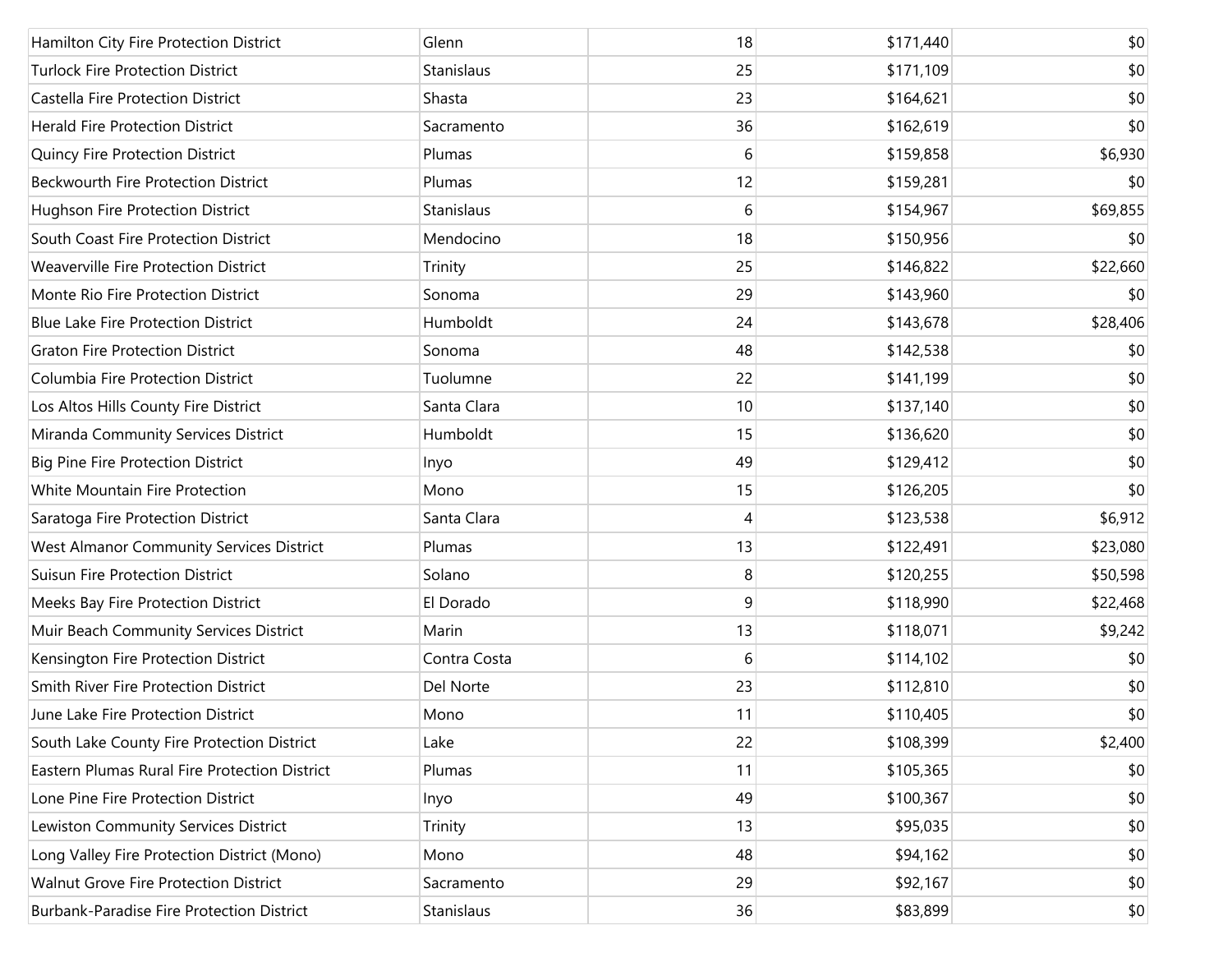| Scott Valley Fire Protection District           | Siskiyou        | 15             | \$83,897 | \$0      |
|-------------------------------------------------|-----------------|----------------|----------|----------|
| Deer Springs Fire Protection District           | San Diego       | 6              | \$82,304 | \$13,166 |
| Collegeville Fire Protection District           | San Joaquin     | 14             | \$79,517 | \$0      |
| Rio Dell Fire Protection District               | Humboldt        | 34             | \$79,364 | \$0      |
| Kanawha Fire Protection District                | Glenn           | 8              | \$79,202 | \$0      |
| Douglas City Community Services District        | Trinity         | 14             | \$76,945 | \$0      |
| North San Juan Fire Protection District         | Nevada          | 8              | \$76,400 | \$0      |
| Farmington Fire Protection District             | San Joaquin     | 9              | \$73,641 | \$7,336  |
| Redwood Coast Fire Protection District          | Mendocino       | 11             | \$72,928 | \$0      |
| <b>Smartville Fire Protection District</b>      | Yuba            | 17             | \$71,807 | \$0      |
| Mt. Shasta Fire Protection District             | Siskiyou        | 20             | \$71,572 | \$0      |
| Daggett Community Services District             | San Bernardino  | 9              | \$68,878 | \$0      |
| Dunnigan Fire Protection District               | Yolo            | 17             | \$68,824 | \$0      |
| <b>Esparto Fire Protection District</b>         | Yolo            | $\overline{7}$ | \$66,881 | \$5,255  |
| Graeagle Fire Protection District               | Plumas          | 11             | \$65,229 | \$0      |
| Janesville Fire Protection District             | Lassen          | 15             | \$64,502 | \$0      |
| Mendocino Fire Protection District              | Mendocino       | 17             | \$64,123 | \$0      |
| Cazadero Community Services District            | Sonoma          | 28             | \$62,588 | \$0      |
| <b>Madison Fire Protection District</b>         | Yolo            | 9              | \$62,527 | \$16,898 |
| Yermo Community Services District               | San Bernardino  | 18             | \$61,677 | \$0      |
| Yolo Fire Protection District                   | Yolo            | $\overline{7}$ | \$60,200 | \$4,800  |
| Spalding Community Service District             | Lassen          | 11             | \$58,003 | \$0      |
| Independence Fire Protection District           | Inyo            | 29             | \$55,409 | \$0      |
| Downieville Fire Protection District            | Sierra          | 13             | \$52,726 | \$0      |
| Southern Inyo Fire Protection District          | Inyo            | 13             | \$51,133 | \$0      |
| River Delta Fire District                       | Sacramento      | 4              | \$49,080 | \$0      |
| Avila Beach Community Services District         | San Luis Obispo | 6              | \$47,185 | \$3,187  |
| Foothill Fire Protection District (Yuba)        | Yuba            | 14             | \$46,795 | \$0      |
| Clear Creek Community Service District (Lassen) | Lassen          | 8              | \$44,550 | \$0      |
| Fort Dick Fire Protection District              | Del Norte       | 6              | \$42,000 | \$0      |
| Susan River Fire Protection District            | Lassen          | 10             | \$42,000 | \$0      |
| Newberry Community Services District            | San Bernardino  | 24             | \$41,846 | \$0      |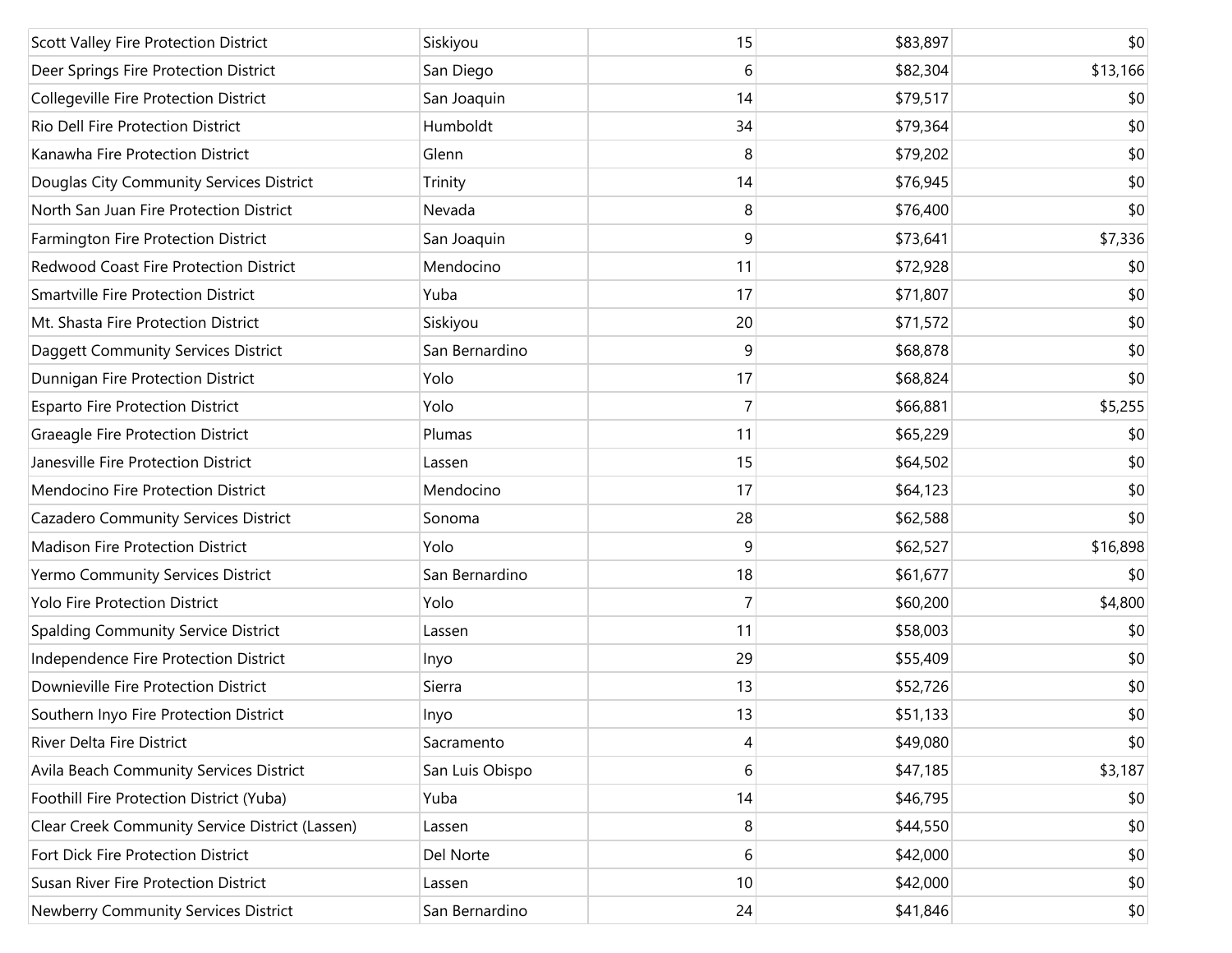| <b>Denair Fire Protection District</b>             | Stanislaus | 6              | \$41,070 | \$3,000 |
|----------------------------------------------------|------------|----------------|----------|---------|
| Occidental Community Services District             | Sonoma     | 34             | \$39,985 | \$0     |
| Mokelumne Hill Fire Protection District            | Calaveras  | 12             | \$39,568 | \$0     |
| Fieldbrook Glendale Community Services District    | Humboldt   | 8              | \$38,514 | \$0     |
| Olancha Community Services District                | Inyo       | 27             | \$38,423 | \$0     |
| <b>Fairview Fire Protection District</b>           | Alameda    | 6              | \$37,011 | \$0     |
| Orland Fire Protection District                    | Glenn      | 12             | \$36,688 | \$0     |
| <b>Greenhorn Creek Community Services District</b> | Plumas     | 7              | \$33,992 | \$0     |
| <b>Orick Community Services District</b>           | Humboldt   | 9              | \$31,892 | \$0     |
| Capay Valley Fire Protection District              | Yolo       | 22             | \$29,261 | \$0     |
| Ferndale Fire Protection District                  | Humboldt   | 9              | \$26,900 | \$0     |
| <b>Bridgeport Fire Protection District</b>         | Mono       | 8              | \$26,575 | \$0     |
| Albion-Little River Fire Protection                | Mendocino  | 6              | \$25,290 | \$0     |
| Millville Fire Protection District                 | Shasta     | 20             | \$24,932 | \$0     |
| Covelo Fire Protection District                    | Mendocino  | 7              | \$24,600 | \$0     |
| <b>Chalfant Valley Fire Department</b>             | Mono       | 18             | \$24,367 | \$0     |
| Hayfork Fire Protection District                   | Trinity    | 22             | \$24,285 | \$0     |
| <b>Courtland Fire Protection District</b>          | Sacramento | 19             | \$23,946 | \$0     |
| Fall River Mills Fire Protection District          | Shasta     | 8              | \$23,058 | \$0     |
| Camptonville Community Services District           | Yuba       | 8              | \$19,739 | \$0     |
| Glenn-Codora Fire Protection District              | Glenn      | 12             | \$19,116 | \$0     |
| <b>Gasquet Fire Protection District</b>            | Del Norte  | 11             | \$15,600 | \$0     |
| Alta Fire Protection District                      | Placer     | 9              | \$14,532 | \$0     |
| Knights Landing Fire Protection District           | Yolo       | 7              | \$14,123 | \$0     |
| Pacific Fruitridge Fire Protection District        | Sacramento | 6              | \$13,800 | \$0     |
| Clarksburg Fire Protection District                | Yolo       | 13             | \$13,467 | \$0     |
| <b>Spreckels Community Services District</b>       | Monterey   | 6              | \$13,227 | \$0     |
| <b>Stones-Bengard Community Service District</b>   | Lassen     | 7              | \$12,503 | \$0     |
| Coastside Fire Protection District                 | San Mateo  | 5              | \$10,750 | \$0     |
| Tulelake Multi - County Fire Protection District   | Siskiyou   | 10             | \$10,642 | \$0     |
| Loma Rica-Browns Valley Community Service District | Yuba       | 6              | \$10,500 | \$0     |
| Sleepy Hollow Fire Protection District             | Marin      | $\overline{3}$ | \$8,360  | \$0     |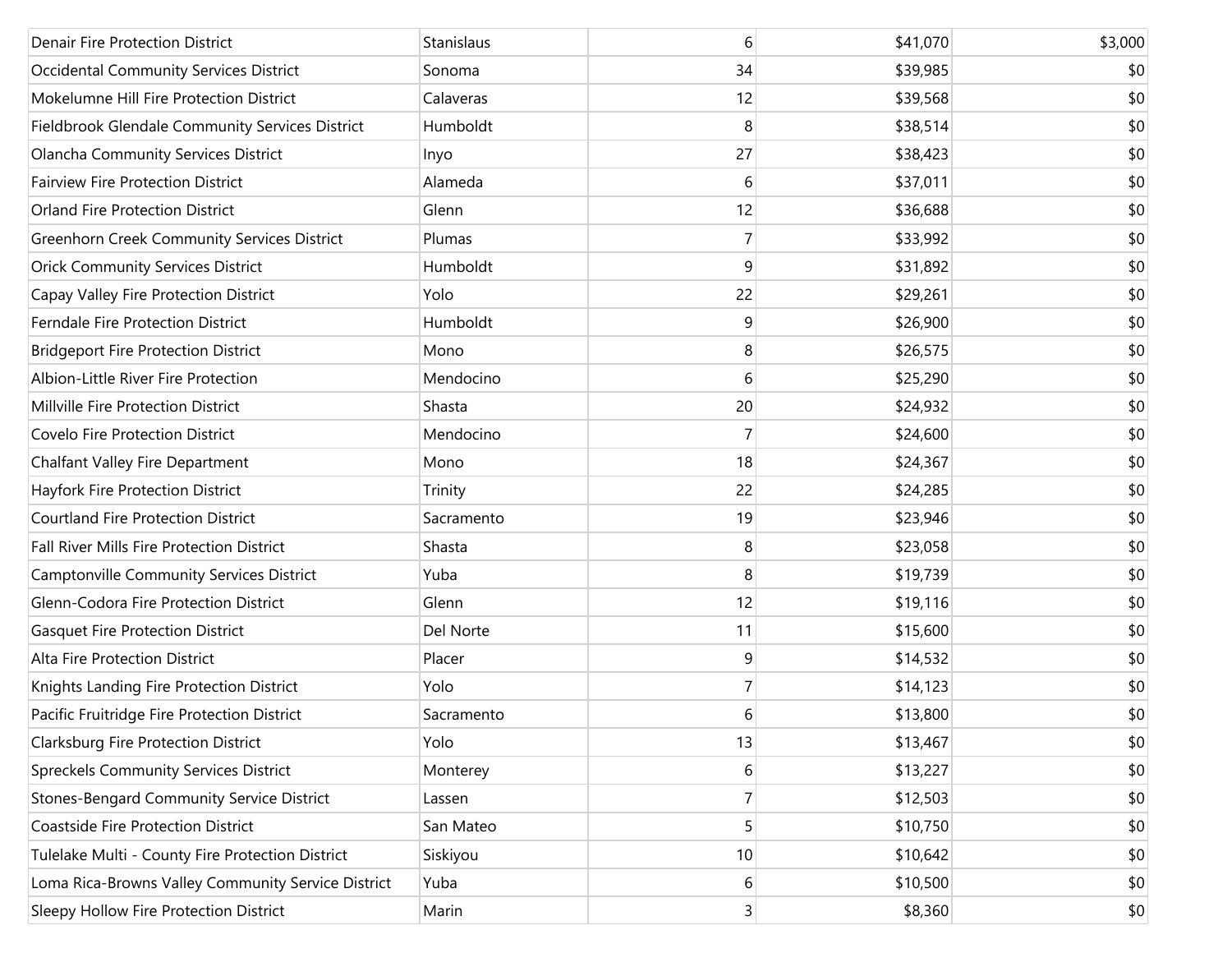| Cachagua Fire Protection District                  | Monterey       | 18             | \$8,008 | \$0 |
|----------------------------------------------------|----------------|----------------|---------|-----|
| <b>Crescent Mills Fire Protection District</b>     | Plumas         | 7              | \$7,944 | \$0 |
| Klamath Fire Protection District No. 5             | Del Norte      | 6              | \$7,500 | \$0 |
| Lincoln Fire Protection District                   | San Joaquin    | 5              | \$7,200 | \$0 |
| Grenada Fire Protection District                   | Siskiyou       | 12             | \$6,873 | \$0 |
| Tuxedo-Country Club Fire Protection District       | San Joaquin    | 3              | \$6,600 | \$0 |
| <b>Eastside Fire Protection District</b>           | San Joaquin    | 5              | \$6,300 | \$0 |
| Vista Fire Protection District                     | San Diego      | 5              | \$4,800 | \$0 |
| <b>Big Valley Fire Protection District</b>         | Lassen         | 4              | \$3,000 | \$0 |
| <b>Strathmore Fire Protection District</b>         | Tulare         | 3              | \$2,920 | \$0 |
| Carlotta Community Services District               | Humboldt       | 6              | \$2,400 | \$0 |
| Happy Camp Fire Protection District                | Siskiyou       | 6              | \$2,400 | \$0 |
| Humboldt Fire Protection District No. 1            | Humboldt       | 6              | \$2,250 | \$0 |
| Pliocene Ridge Community Services District         | Sierra         | 18             | \$2,067 | \$0 |
| Meadow Valley Fire Protection District             | Plumas         | 5              | \$1,689 | \$0 |
| Pajaro Valley Fire Protection District             | Santa Cruz     | 5              | \$1,480 | \$0 |
| Mayten Fire Protection District                    | Siskiyou       | 10             | \$1,307 | \$0 |
| Delta Fire Protection District (Sacramento)        | Sacramento     | 3              | \$600   | \$0 |
| Adin Fire Protection District                      | Modoc          | 4              | \$0     | \$0 |
| <b>Alturas Fire Protection District</b>            | Modoc          | 6              | \$0     | \$0 |
| Aromas Tri-County Fire Protection District         | Monterey       | 5              | \$0     | \$0 |
| <b>Bald Mountain Fire Protection District</b>      | Fresno         | 5              | \$0     | \$0 |
| Bear Valley-Indian Valley Fire Protection District | Colusa         | 5              | \$0     | \$0 |
| Big Bear Lake Fire Protection District             | San Bernardino | 5              | \$0     | \$0 |
| <b>Bishop Fire Protection District</b>             | Inyo           | 5              | \$0     | \$0 |
| <b>Boggs Tract Fire Protection District</b>        | San Joaquin    | 3              | \$0     | \$0 |
| <b>Briceland Fire Protection District</b>          | Humboldt       | 5              | \$0     | \$0 |
| <b>Bridgeville Fire Protection District</b>        | Humboldt       | 5              | \$0     | \$0 |
| <b>Buckeye Fire Protection District</b>            | Shasta         | 5              | \$0     | \$0 |
| <b>Butte Valley Fire Protection</b>                | Siskiyou       | 3              | \$0     | \$0 |
| C Road Community Services District                 | Plumas         | 5              | \$0     | \$0 |
| Canby Fire Protection District                     | Modoc          | $\overline{4}$ | \$0     | \$0 |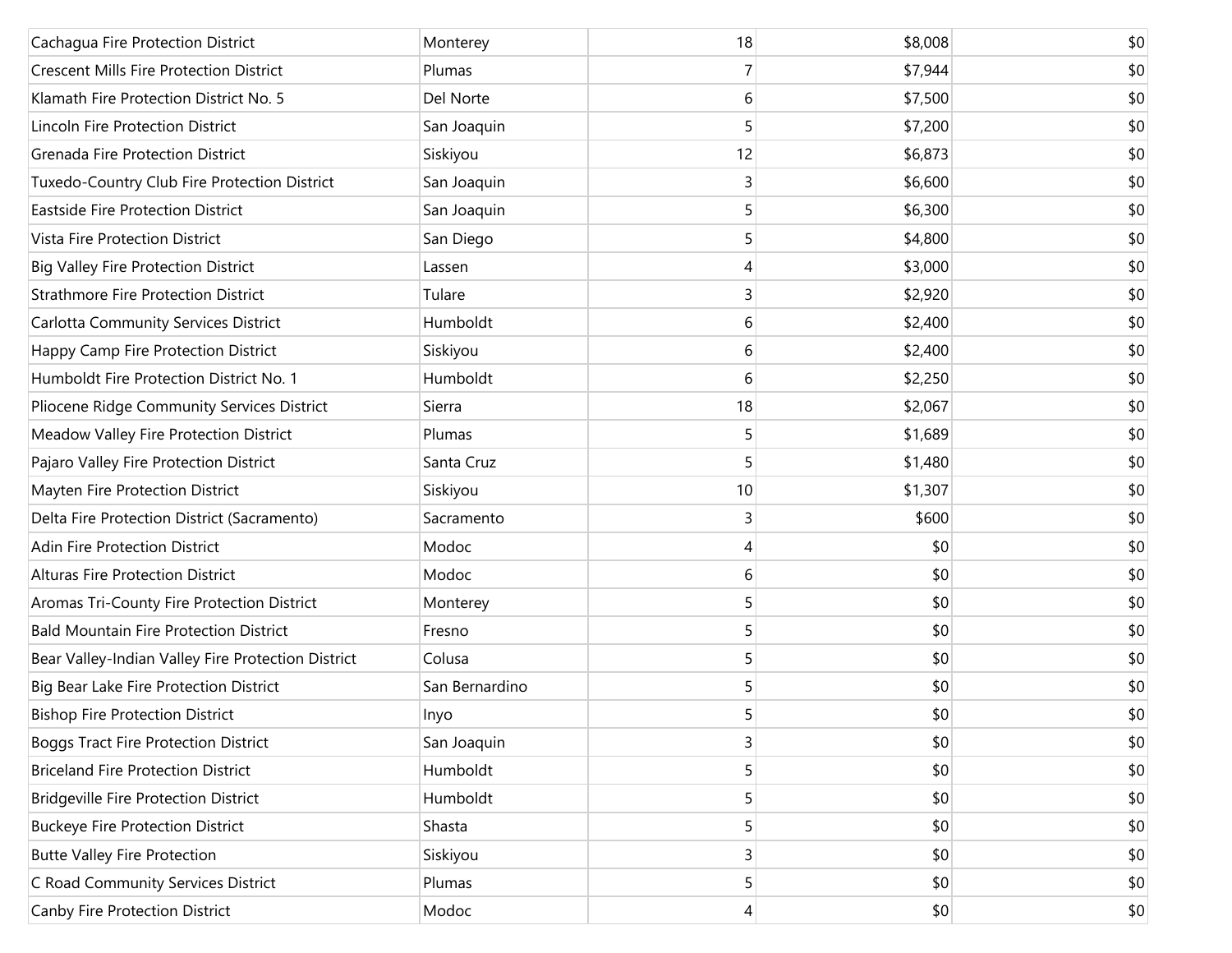| Capay Fire Protection District                   | Tehama     | 5              | \$0 | \$0 |
|--------------------------------------------------|------------|----------------|-----|-----|
| Carmel Highlands Fire Protection District        | Monterey   | 5              | \$0 | \$0 |
| <b>Cedarville Fire Protection District</b>       | Modoc      | 5              | \$0 | \$0 |
| Ceres Fire Protection District                   | Stanislaus | 3              | \$0 | \$0 |
| Coffee Creek Fire Protection District            | Trinity    | 9              | \$0 | \$0 |
| <b>Comptche Community Services District</b>      | Mendocino  | 5              | \$0 | \$0 |
| Copco Lake Fire Protection District              | Siskiyou   | 3              | \$0 | \$0 |
| <b>Crescent Fire Protection District</b>         | Del Norte  | 5              | \$0 | \$0 |
| <b>Cypress Fire Protection District</b>          | Monterey   | 5              | \$0 | \$0 |
| Davis Creek Fire Protection District             | Modoc      | 4              | \$0 | \$0 |
| District 10-Hallwood Community Services District | Yuba       | 5              | \$0 | \$0 |
| Dixon Fire Protection District                   | Solano     | 5              | \$0 | \$0 |
| Dobbins Oregon House Fire Protection District    | Yuba       | 5              | \$0 | \$0 |
| Doyle Fire Protection District                   | Lassen     | 4              | \$0 | \$0 |
| <b>Dunsmuir Fire Protection District</b>         | Siskiyou   | 5              | \$0 | \$0 |
| Eagleville Fire Protection District              | Modoc      | 3              | \$0 | \$0 |
| East Davis Fire Protection District              | Yolo       | 4              | \$0 | \$0 |
| Elk Community Services District                  | Mendocino  | 5              | \$0 | \$0 |
| <b>Elk Creek Fire Protection District</b>        | Glenn      | 3              | \$0 | \$0 |
| <b>Elkhorn Fire Protection District</b>          | Yolo       | 5              | \$0 | \$0 |
| Fig Garden Fire Protection District              | Fresno     | 3              | \$0 | \$0 |
| Firenet Lassen                                   | Lassen     | 5              | \$0 | \$0 |
| Fort Bragg Rural Fire Protection District        | Mendocino  | 4              | \$0 | \$0 |
| Ft. Bidwell Fire Protection District             | Modoc      | 3              | \$0 | \$0 |
| Garberville Fire Protection District             | Humboldt   | 3              | \$0 | \$0 |
| Gazelle Fire Protection District                 | Siskiyou   | 5              | \$0 | \$0 |
| Glen Ellen Fire Protection District              | Sonoma     | 5              | \$0 | \$0 |
| Glenn-Colusa Fire Protection District            | Glenn      | 3              | \$0 | \$0 |
| <b>Gonzales Fire Protection District</b>         | Monterey   | 3              | \$0 | \$0 |
| <b>Greenfield Fire Protection District</b>       | Monterey   | 3              | \$0 | \$0 |
| Hamilton Branch Fire Protection District         | Plumas     | 5              | \$0 | \$0 |
| Hornbrook Fire Protection District               | Siskiyou   | $\overline{3}$ | \$0 | \$0 |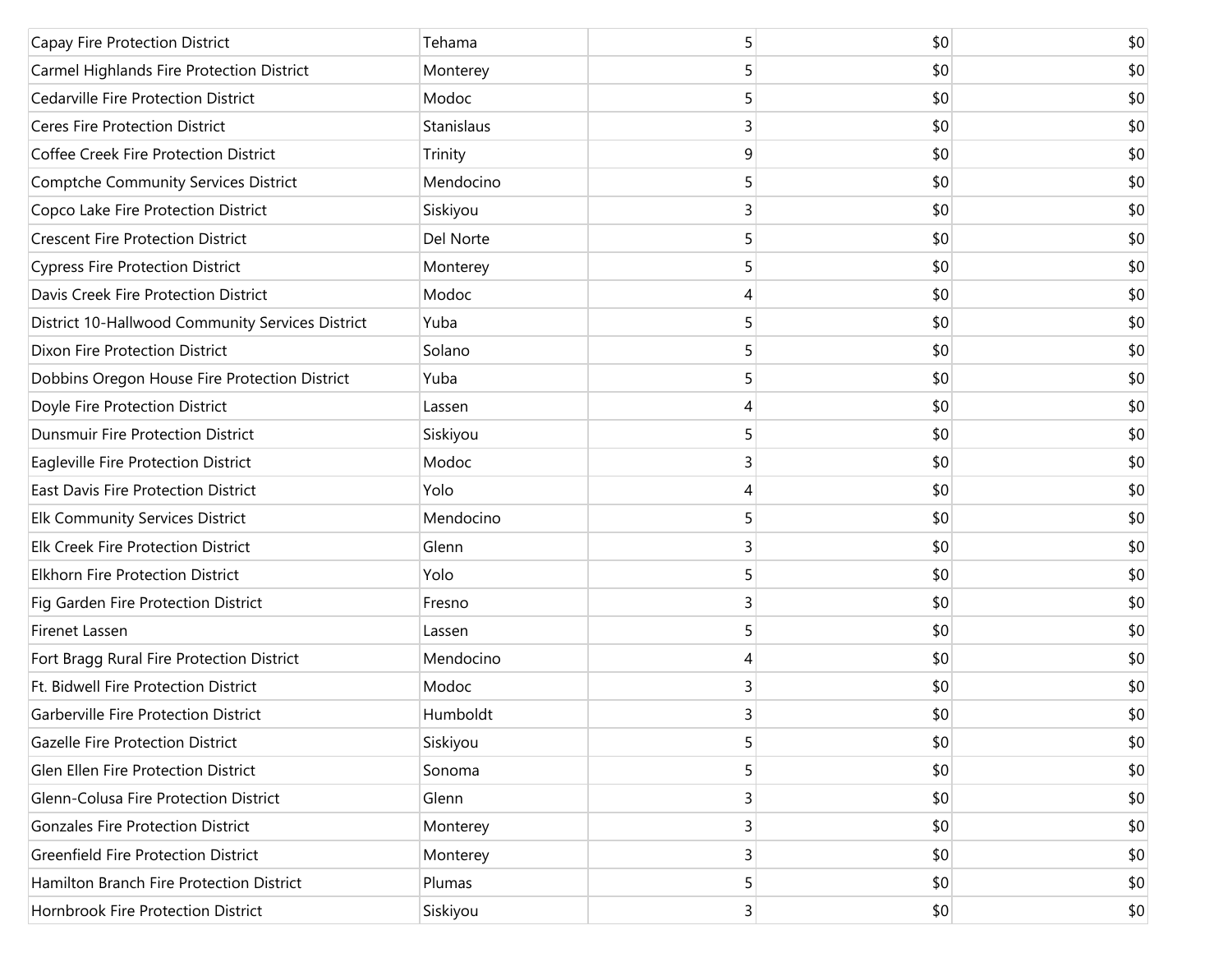| <b>Hyampom Community Service District</b>                      | Trinity    | 5  | \$0 | \$0 |
|----------------------------------------------------------------|------------|----|-----|-----|
| Jamestown Fire Protection District                             | Tuolumne   | 5  | \$0 | \$0 |
| Junction City Fire Protection District                         | Trinity    | 5  | \$0 | \$0 |
| La Porte Fire Protection District                              | Plumas     | 3  | \$0 | \$0 |
| Lake City Fire Protection District                             | Modoc      | 3  | \$0 | \$0 |
| Lake Forest Fire Protection District                           | Lassen     | 4  | \$0 | \$0 |
| Lake Pillsbury Fire Protection District                        | Lake       | 5  | \$0 | \$0 |
| Lee Vining Fire Protection District                            | Mono       | 3  | \$0 | \$0 |
| Leggett Valley Fire Protection District                        | Mendocino  | 5  | \$0 | \$0 |
| Likely Fire Protection District                                | Modoc      | 5  | \$0 | \$0 |
| Livermore-Pleasanton Fire Department Joint Powers<br>Authority | Alameda    | 4  | \$0 | \$0 |
| Lockwood Fire Protection District                              | Amador     | 5  | \$0 | \$0 |
| Loleta Fire Protection District                                | Humboldt   | 5  | \$0 | \$0 |
| Long Valley Community Services District                        | Plumas     | 5  | \$0 | \$0 |
| Lookout Fire Protection District                               | Modoc      | 3  | \$0 | \$0 |
| Lower Sweetwater Fire Protection District                      | San Diego  | 3  | \$0 | \$0 |
| Madeline Fire Protection District                              | Lassen     | 4  | \$0 | \$0 |
| McArthur Fire Protection District                              | Shasta     | 3  | \$0 | \$0 |
| Metro Cities Fire Authority                                    | Orange     | 14 | \$0 | \$0 |
| Milford Fire Protection District                               | Lassen     | 5  | \$0 | \$0 |
| Mission-Soledad Fire Protection District                       | Monterey   | 5  | \$0 | \$0 |
| Modesto Ceres Fire Protection Agency                           | Stanislaus | 5  | \$0 | \$0 |
| Mono City Fire Protection District                             | Mono       | 4  | \$0 | \$0 |
| Montague Fire Protection District                              | Siskiyou   | 3  | \$0 | \$0 |
| Mootamai Municipal Water District                              | San Diego  | 5  | \$0 | \$0 |
| Mountain View Fire Protection District                         | Stanislaus | 5  | \$0 | \$0 |
| <b>Myers Fire Protection District</b>                          | Humboldt   | 3  | \$0 | \$0 |
| Net Six Joint Powers Authority                                 | San Mateo  | 5  | \$0 | \$0 |
| Nevada County Fire Agency                                      | Nevada     | 10 | \$0 | \$0 |
| North Orange County Cities Joint Powers Authority              | Orange     | 4  | \$0 | \$0 |
| North Sonoma Coast Fire Protection District                    | Sonoma     | 5  | \$0 | \$0 |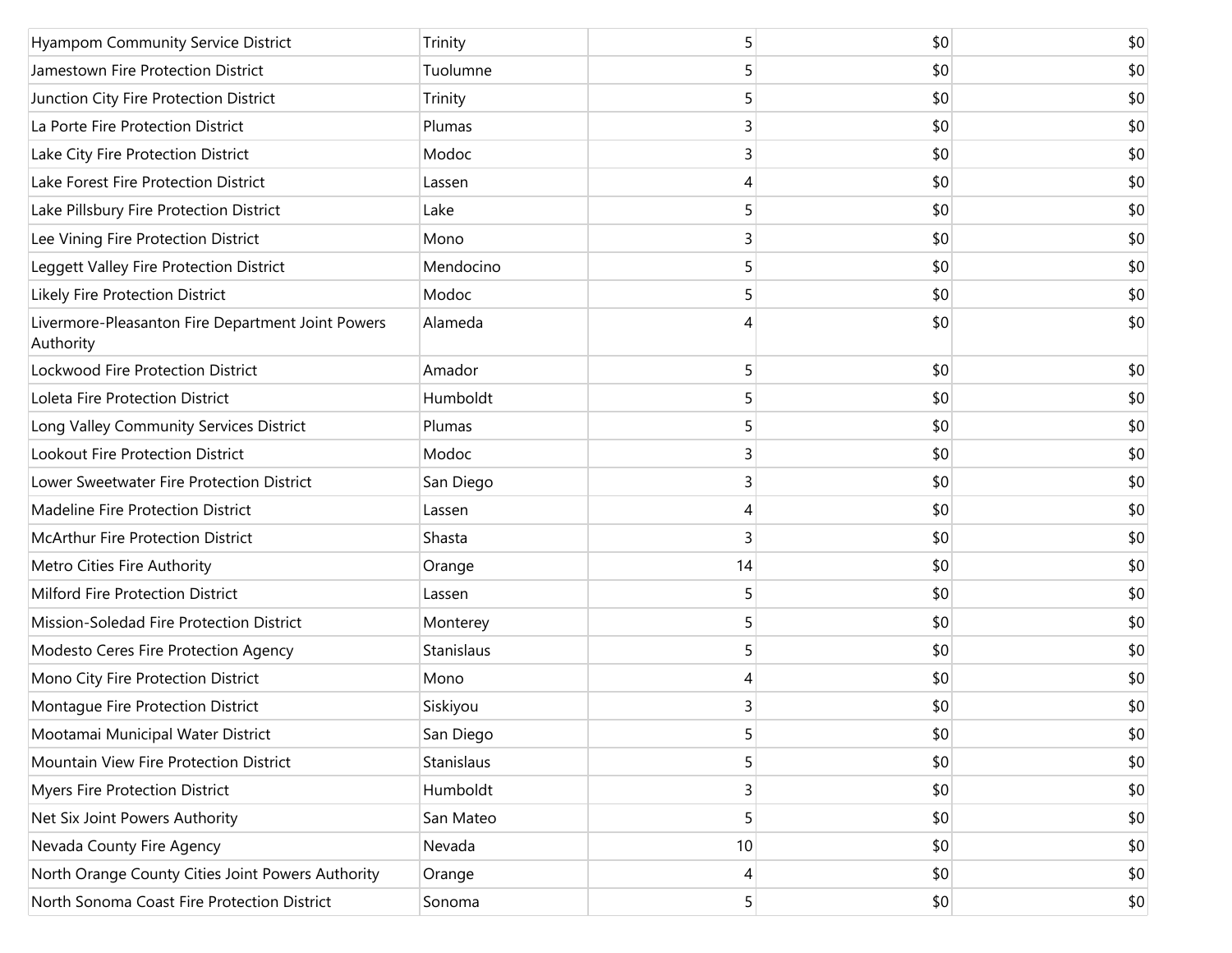| Oakdale Fire Protection District                    | Stanislaus      | 5 | \$0 | \$0 |
|-----------------------------------------------------|-----------------|---|-----|-----|
| Ord Fire Protection District                        | Glenn           | 5 | \$0 | \$0 |
| Paradise Fire Protection District                   | Mono            |   | \$0 | \$0 |
| Petrolia Fire Protection District                   | Humboldt        | 3 | \$0 | \$0 |
| Piercy Fire Protection District                     | Mendocino       | 3 | \$0 | \$0 |
| Pine Acres Community Services District              | Amador          | 5 | \$0 | \$0 |
| Plumas Brophy Fire Protection District              | Yuba            | 4 | \$0 | \$0 |
| Post Mountain Public Utility District               | Trinity         | 4 | \$0 | \$0 |
| Potter Valley Community Services District           | Mendocino       | 5 | \$0 | \$0 |
| Prattville-Almanor Fire Protection District         | Plumas          | 3 | \$0 | \$0 |
| Princeton Fire Protection District                  | Colusa          | 5 | \$0 | \$0 |
| Ranch House Estates Community Services District     | Amador          | 5 | \$0 | \$0 |
| Redway Fire Protection District                     | Humboldt        | 4 | \$0 | \$0 |
| Redwood Empire Dispatch Communications Authority    | Sonoma          | 7 | \$0 | \$0 |
| Roseland Fire Protection District                   | Sonoma          | 3 | \$0 | \$0 |
| Samoa Fire Protection District                      | Humboldt        | 5 | \$0 | \$0 |
| San Bernardino Regional Emergency Training Center   | San Bernardino  |   | \$0 | \$0 |
| San Joaquin County Joint Radio Users Group          | San Joaquin     | 4 | \$0 | \$0 |
| San Joaquin County Regional Fire Dispatch Authority | San Joaquin     | 4 | \$0 | \$0 |
| Santa Margarita Fire Protection                     | San Luis Obispo | 3 | \$0 | \$0 |
| Sierra City Fire Protection District                | Sierra          | 5 | \$0 | \$0 |
| Sierra County Fire Protection District No. 1        | Sierra          | 7 | \$0 | \$0 |
| Sierra Valley Fire Protection District              | Plumas          | 5 | \$0 | \$0 |
| South Monterey County Fire Protection District      | Monterey        | 5 | \$0 | \$0 |
| South San Joaquin County Fire Authority             | San Joaquin     | 4 | \$0 | \$0 |
| South Santa Clara County Fire District              | Santa Clara     | 6 | \$0 | \$0 |
| South Yreka Fire Protection District                | Siskiyou        | 5 | \$0 | \$0 |
| Springlake Fire Protection District                 | Yolo            | 6 | \$0 | \$0 |
| Standish-Litchfield Fire Protection District        | Lassen          | 5 | \$0 | \$0 |
| <b>Strawberry Fire Protection District</b>          | Tuolumne        | 5 | \$0 | \$0 |
| Suburban Pines Community Services District          | Placer          | 5 | \$0 | \$0 |
| Sutter Basin Fire Protection District               | Sutter          | 3 | \$0 | \$0 |